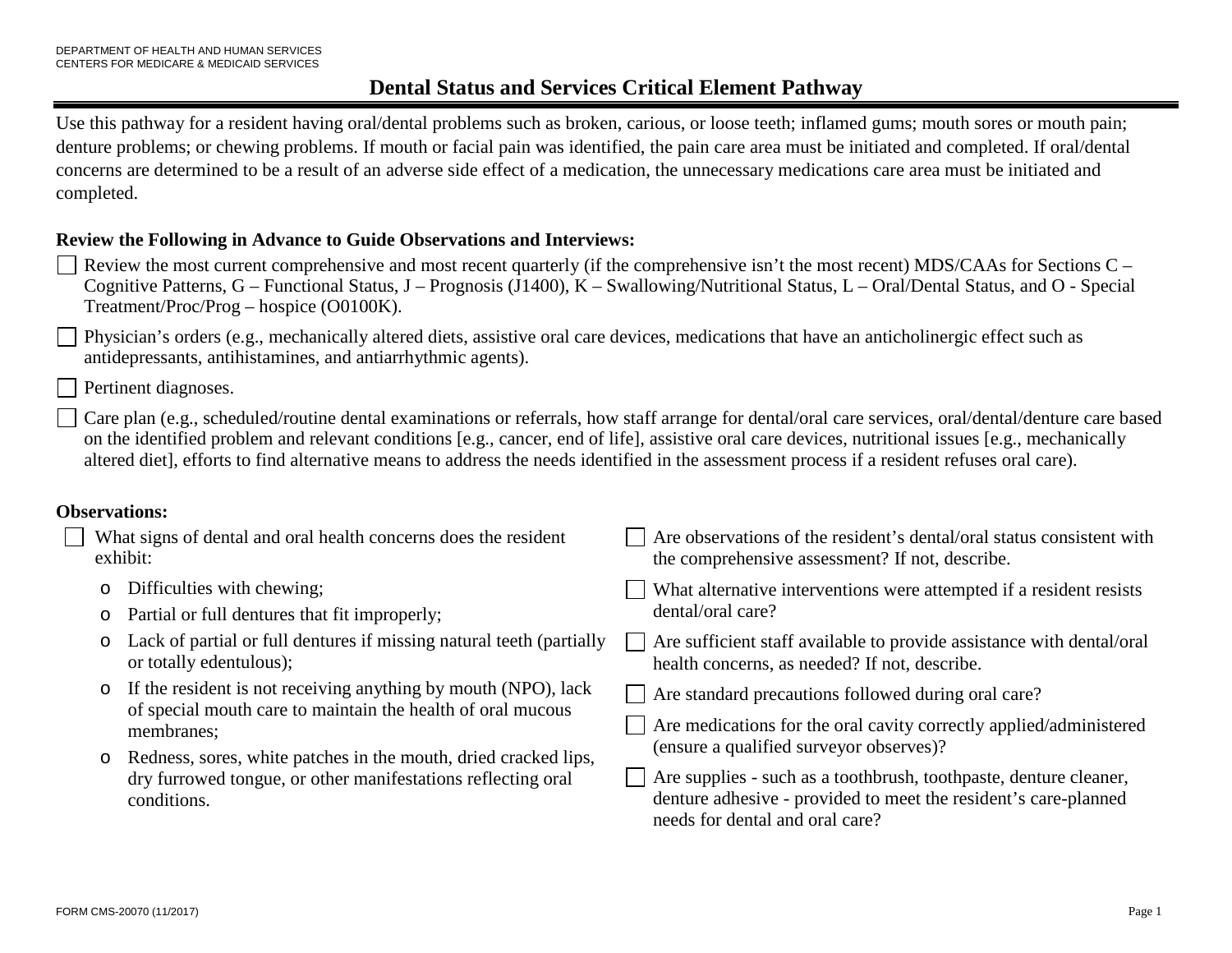### **Resident, Resident Representative, or Family Interview:**



- Are you aware of any medications that you are taking that may be contributing to the dental concern, if applicable? If so, describe.
- Are you experiencing any pain or difficulty eating as a result of the dental/oral concern? What is the facility doing to address it?
- Did the facility promptly address the dental/oral concern?
- What alternative options has the facility discussed with you if you have resisted dental/oral care?
- Have you had missing or damaged partial or full dentures? If so, was a referral made within three business days? If not, was an explanation given to you?

### **Staff Interviews (Nursing Aides, Nurse, DON, Social Services):**

- Can you explain how oral/dental services, interventions, or treatments should be carried out? How are follow-up visits or recommendations from a dentist provided to the facility? How is this information communicated to direct-care staff including staff from different shifts?
- What, when, and to whom do you report indications of oral/dental changes, including oral/dental pain or lost or damaged partial or full dentures?
- How do you monitor for the implementation of the care plan, effectiveness of interventions, and any changes in symptoms that have occurred over time?
- How does the facility ensure that a dentist is available for residents in accordance with professional standards of quality and timeliness?
- How did the facility ensure you were able to continue to eat or drink while waiting for dental services?
- How did the facility assist you in obtaining dental services that were needed or requested?
- Do you receive Medicare or Medicaid? If so, were you only charged for services not covered and were you notified of those charges?
- How did the facility assist you in arranging transportation to dental  $\mathbf{L}$ appointments? Did a staff person accompany you if needed (due to the resident's condition) or requested?

- What potential adverse side effects of the resident's medications may be contributing to the dental/oral concern?
- How did you involve the resident or resident representative in the review and revision of the care plan?
- Nursing Aide: What training have you received related to the care of a resident with dental/oral concerns and the resident's routine preventive dental care?
- Nurse: What training have you received related to the assessment and care of dental/oral concerns?
- If care plan concerns are noted, interview staff responsible for care planning as to the rationale for the current plan of care.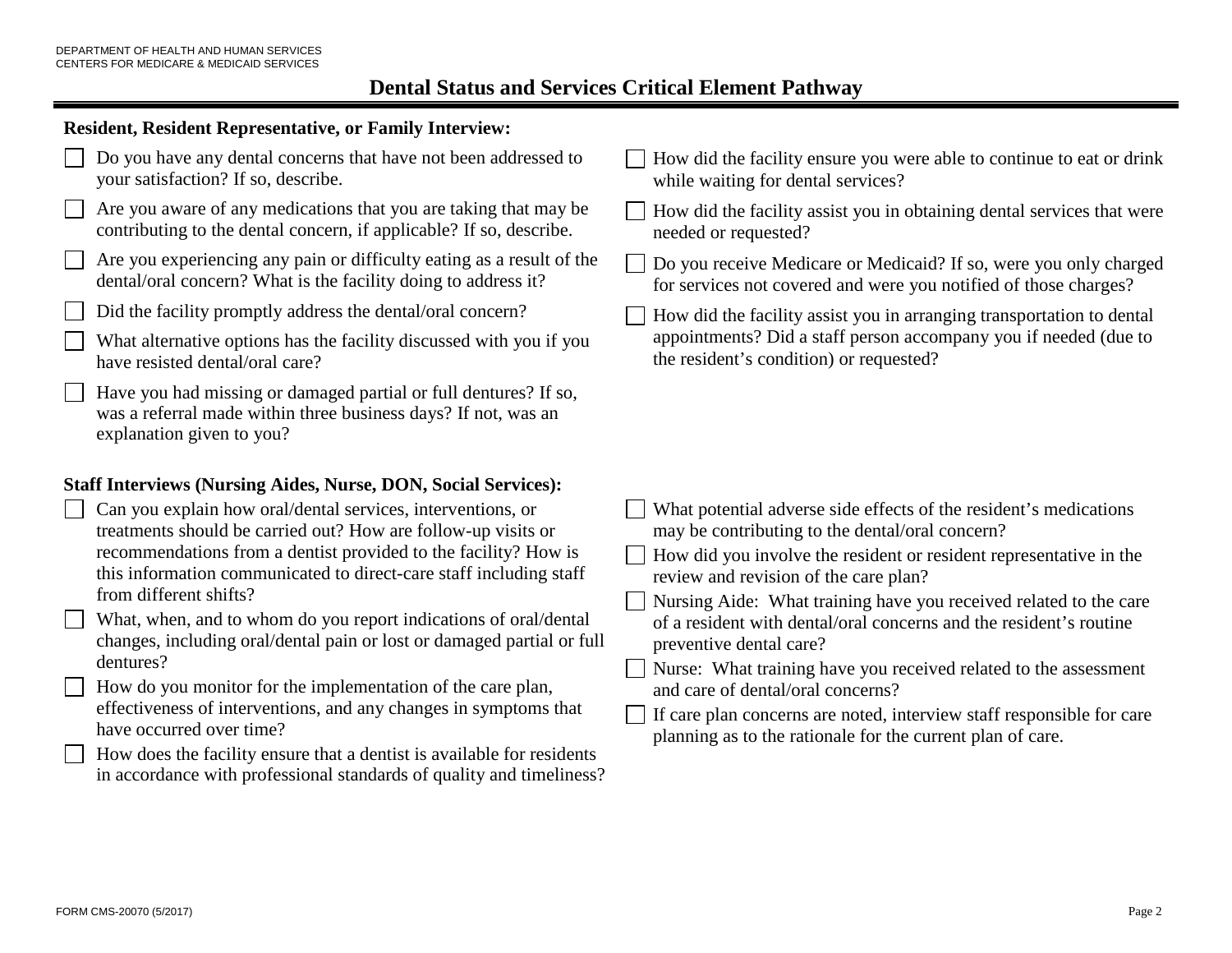## **Record Review**

|                                                             | Kecord Keview:                                                           |              |                                                                          |  |  |  |
|-------------------------------------------------------------|--------------------------------------------------------------------------|--------------|--------------------------------------------------------------------------|--|--|--|
|                                                             | Review dental consultations and other interdisciplinary progress         |              | What regular oral inspections by a practitioner, dentist, dental         |  |  |  |
|                                                             | notes that may have information regarding assessment of dental and       |              | hygienist, or nursing staff, as appropriate, were completed? What        |  |  |  |
|                                                             | oral needs and the resident responsiveness to dental/oral services.      |              | was response to dental care recommendations and/or interventions?        |  |  |  |
|                                                             | Does the assessment accurately and comprehensively reflect the           |              | If the resident refuses or resists dental/oral care, was an assessment   |  |  |  |
|                                                             | status of the resident? Are causal, contributing, and risk factors for   |              | of causal and contributing factors completed? If not, describe.          |  |  |  |
|                                                             | dental and oral health status identified:                                |              | What efforts has the facility made to assist the resident in making      |  |  |  |
|                                                             | o Staff identify and address relevant conditions such as broken,         |              | appointments and obtaining transportation to and from the dentist's      |  |  |  |
|                                                             | fractured, loose, or absence of teeth, inflamed gums, cracking at        |              | office?                                                                  |  |  |  |
|                                                             | the corners of the mouth, coated tongue, redness or white                | $\mathbf{L}$ |                                                                          |  |  |  |
|                                                             |                                                                          |              | If concerns are identified with dentures, review facility policy to see  |  |  |  |
| patches of the mouth tissue, taste dysfunction, pain due to |                                                                          |              | if it addresses when the facility would or would not be responsible      |  |  |  |
|                                                             | oral/dental health, or decreased salivation due to medication            |              | for missing or damaged partial or full dentures.                         |  |  |  |
|                                                             | such as anticholinergic effects of antidepressants, antihista-           |              | For missing or damaged partial or full dentures, was a dental referral   |  |  |  |
|                                                             | mines, and antiarrhythmic agents. There are many medications             |              | made within three days? If not, were the extenuating circumstances       |  |  |  |
|                                                             | that cause dry mouth in addition to common drug classifications          |              | for why this did not occur documented? How did the facility ensure       |  |  |  |
|                                                             | listed above;                                                            |              | the resident was able to eat and drink adequately while waiting?         |  |  |  |
|                                                             | o Staff identify medical conditions/treatments that might impact         |              | If a resident has difficulty chewing or has missing dentures, how did    |  |  |  |
|                                                             | the oral condition of the resident (such as oral cancer,                 |              | the interdisciplinary team, dietitian, and/or speech therapist evaluate  |  |  |  |
|                                                             | chemotherapy, irradiation, diabetes, terminal health status, or          |              | the resident for appropriate food/fluid texture and consistency so the   |  |  |  |
|                                                             | immune compromised conditions);                                          |              | food/fluid may be safely consumed and the resident may maintain          |  |  |  |
|                                                             | o If the resident does not have natural teeth, staff assess the          |              | nutritional status?                                                      |  |  |  |
|                                                             | condition of any artificial teeth (dentures); and                        |              | Is the care plan comprehensive and consistent with the resident's        |  |  |  |
|                                                             | o Risk factors for inadequate oral hygiene potentially leading to a      |              | specific conditions, risks, needs, goals, behaviors, preferences, and    |  |  |  |
|                                                             | decline in oral/dental health such as manual dexterity or upper          |              | current standards of practice, including measurable objectives and       |  |  |  |
|                                                             | extremity flexibility impairments, communication deficits,               |              | timetables, with specific interventions/services for the management      |  |  |  |
|                                                             | impaired cognition, impaired vision, and depression.                     |              | and treatment of dental/oral symptoms, including interventions to        |  |  |  |
|                                                             | What is the impact of the resident's oral health on his/her ability to   |              | address or reduce resistance to care, if appropriate?                    |  |  |  |
|                                                             | consume foods? If the resident requires mechanically altered foods       |              | Was there a "significant change" in the resident's condition (i.e., will |  |  |  |
|                                                             | due to oral condition, did staff complete an assessment to determine     |              | not resolve itself without intervention by staff or by implementing      |  |  |  |
|                                                             | resident is capable of safely consuming the food? If not, describe.      |              | standard disease-related clinical interventions; impacts more than       |  |  |  |
|                                                             | If weight loss occurred, how did staff determine whether weight          |              |                                                                          |  |  |  |
|                                                             |                                                                          |              | one area of health; requires IDT review or revision of the care          |  |  |  |
|                                                             | loss was attributable to the oral/dental condition (e.g., difficulty     |              | plan)? If so, was a significant change comprehensive assessment          |  |  |  |
|                                                             | with chewing foods in the absence of teeth, oral/dental pain, or         |              | conducted within 14 days?                                                |  |  |  |
|                                                             | improperly adjusted/fitted partial or full dentures)?                    |              | How has staff monitored the resident's response to interventions for     |  |  |  |
|                                                             | What is the resident's need for, and use of, partial or full dentures or |              | prevention and/or treatment? Have they evaluated and revised the         |  |  |  |
|                                                             | other dental appliances?                                                 |              | care plan based on the resident's response, outcomes, and needs?         |  |  |  |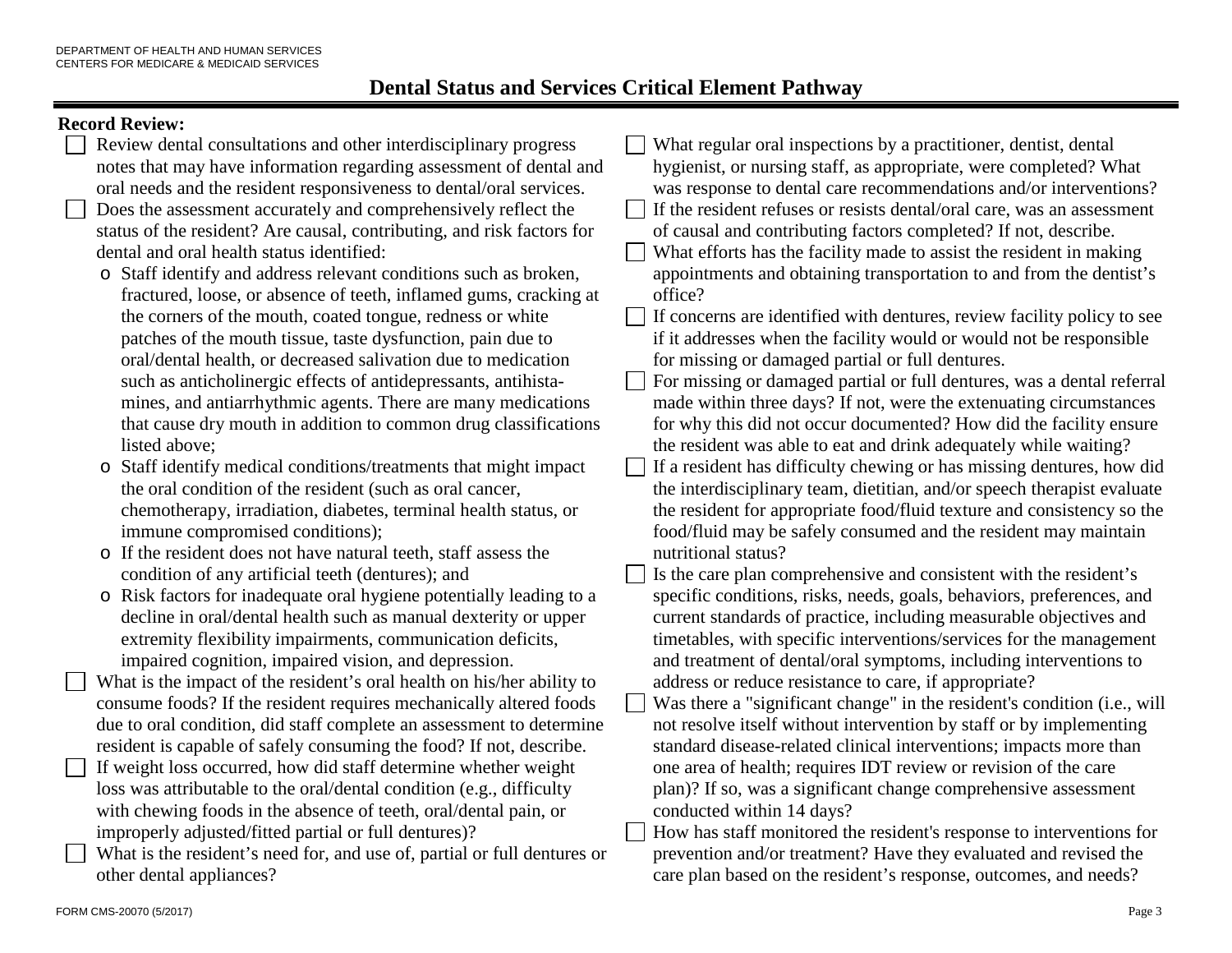### **Critical Element Decisions:**

1) For private-pay or Medicare-funded residents, did the facility promptly provide, or obtain from an outside resource, routine and emergency dental services to meet the resident's needs, including assisting with appointments and transportation arrangements? If No, cite F790

NA, the resident is not private-pay and is not Medicare-funded.

2) For Medicaid-funded residents, did the facility promptly provide, or obtain from an outside resource, routine and emergency dental services to meet the resident's needs, including assisting with appointments and transportation arrangements? If No, cite F791

NA, the resident is not funded by Medicaid.

3) For newly admitted residents and if applicable based on the concern under investigation, did the facility develop and implement a baseline care plan within 48 hours of admission that included the minimum healthcare information necessary to properly care for the immediate needs of the resident? Did the resident and resident representative receive a written summary of the baseline care plan that he/she was able to understand? If No, cite F655

NA, the resident did not have an admission since the previous survey OR the care or service was not necessary to be included in a baseline care plan.

4) If the condition or risks were present at the time of the required comprehensive assessment, did the facility comprehensively assess the resident's physical, mental and psychosocial needs to identify the risks and/or to determine underlying causes, to the extent possible, and the impact upon the resident's function, mood, and cognition?

If No, cite F636

NA, condition/risks were identified after completion of the required comprehensive assessment and did not meet the criteria for a significant change MDS OR the resident was recently admitted and the comprehensive assessment was not yet required.

5) If there was a significant change in the resident's status, did the facility complete a significant change assessment within 14 days of determining the status change was significant? If No, cite F637

NA, the initial comprehensive assessment had not yet been completed; therefore, a significant change in status assessment is not required OR the resident did not have a significant change in status.

- 6) Did staff who have the skills and qualifications to assess relevant care areas and who are knowledgeable about the resident's status, needs, strengths and areas of decline, accurately complete the resident assessment (i.e., comprehensive, quarterly, significant change in status)? If No, cite F641
- 7) Did the facility develop and implement a comprehensive person-centered care plan that includes measureable objectives and timeframes to meet a resident's medical, nursing, mental, and psychosocial needs and includes the resident's goals, desired outcomes, and preferences?